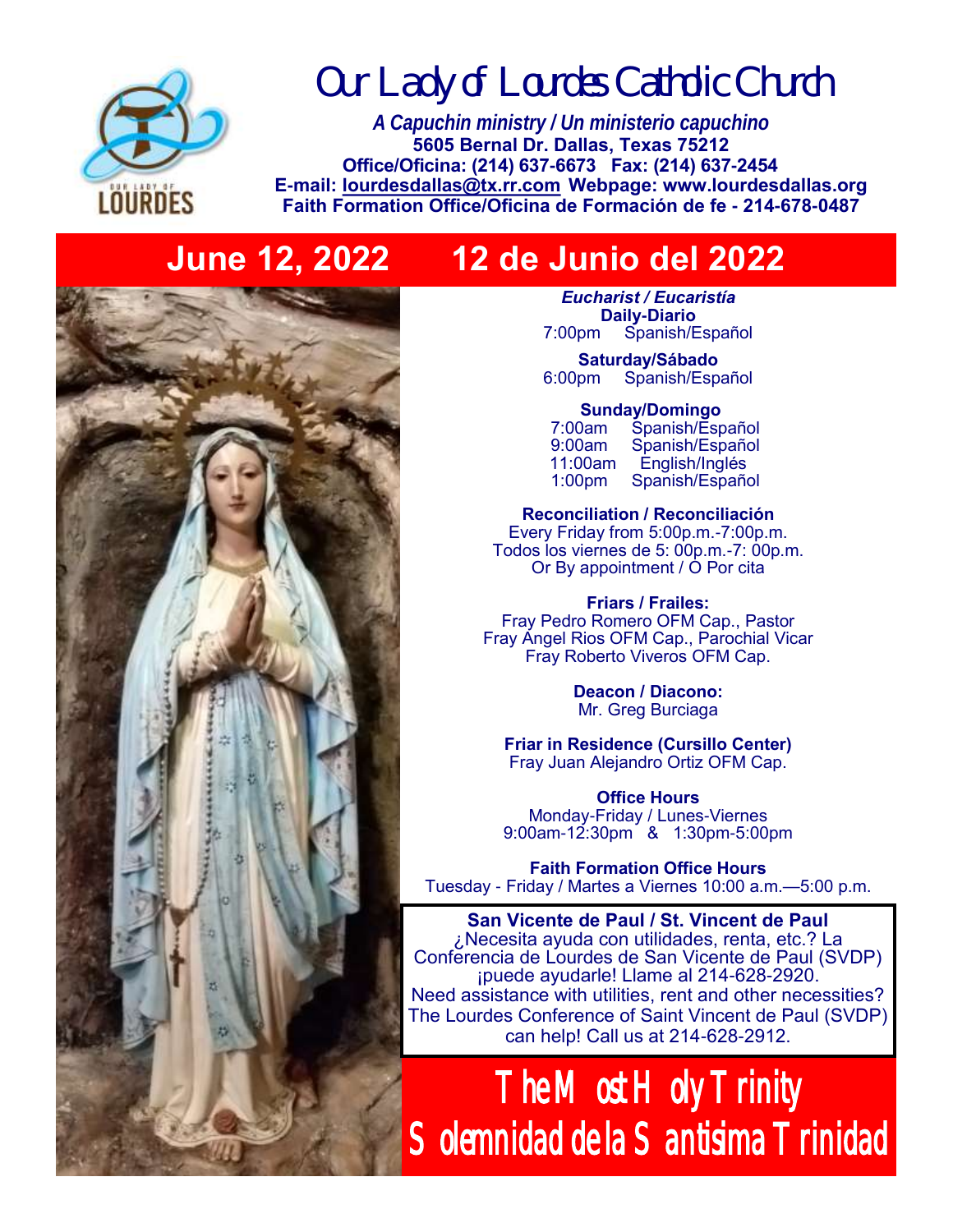

### CONGRATUI ATIONS TO OUR SCHOLARSHIP WINNERS (FELICIDADES A LAS GANADORAS DE BECA

On behalf of the Guadalupanas Society and Our Lady of Lourdes community we would like to Congratulate our 2022 Scholarship recipients Marisa Velazquez and Michelle Isabel Ramos, we wish them the best in their new journey as college students. We would also like to Thank everyone who supports this ministry always and makes this possible.

En nombre de la Sociedad Guadalupanas y la comunidad de Nuestra Señora de Lourdes, nos gustaría Felicitar a nuestras ganadoras de las becas del 2022 Marisa Velázquez y Michelle Isabel Ramos, les deseamos lo mejor en su nuevo camino como universitarios. También nos gustaría agradecer a todos los que siempre apoyan este ministerio y lo hacen posible.

## MEMBERSHIP BENEFITS / BENEFICIOS DE MEMBRECIA

# LOURDES

## ¿CUÁLES SON LOS REQUISITOS PARA UN ID PARROQUIAL? WHAT ARE THE REQUIREMENTS FOR A PARISHID?

- Ser mayor de edad 18 años  $1.$
- $2.$ Ser miembro desde hace 3 meses
- Si tienes un ID oficial, debes presentarla 3.
- 4. Si no tienes una ID, necesitarás:
	- Un ID de tu país de origen, no importa que  $1.$ este vencida
	- Comprobante de domicilio vigente a tu  $2.$ nombre
	- 3. Acta de nacimiento original
	- Carta de recomendación notariada, tienes 4. que venir acompañada(o)



- Must be 18 years of age
- Must have been a member for at least 3 months
- If you have a government ID, you must present it
- If you don't have it, you'll need:
	- $a)$ Any government ID of your country, no matter if it's expired
	- Proof of current address with your name b)
	- $c)$ Original Birth Certificate
	- $d$ Notarized letter of recommendation, you must be accompanied

Las ID's se entregarán el 10 de Julio del 2022/ID's will be issued on july 10th, 2022